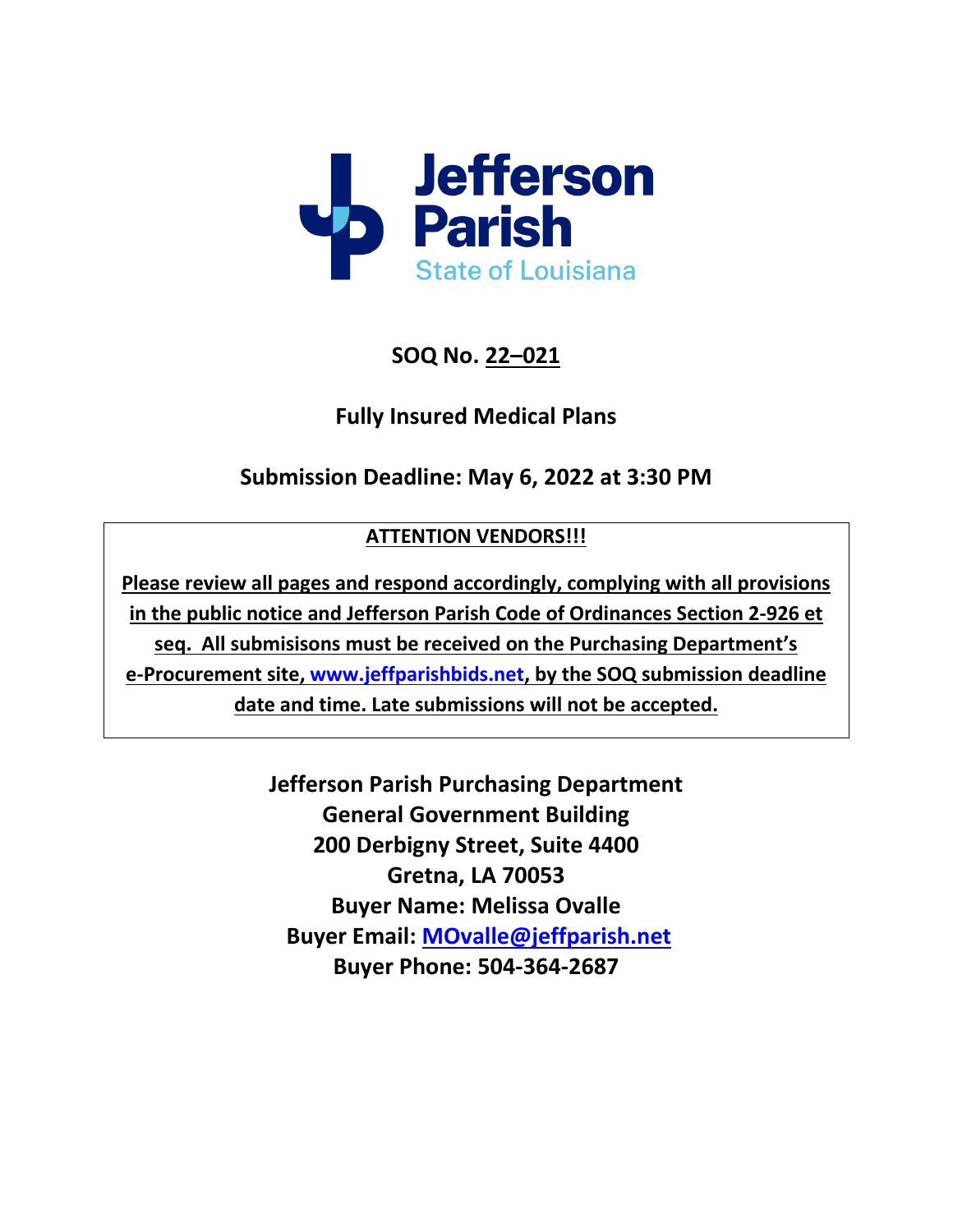# **Statements of Qualifications Requested For Fully Insured Medical Plans**

Requested by: Jefferson Parish Government



Prepared By:

Jessica Palermo Benefits Administrator Jefferson Parish Government 1221 Elmwood Park Blvd., Suite 517 Jefferson, LA 70123 Phone - (504) 736-6131 Email – jpalermo@jeffparish.net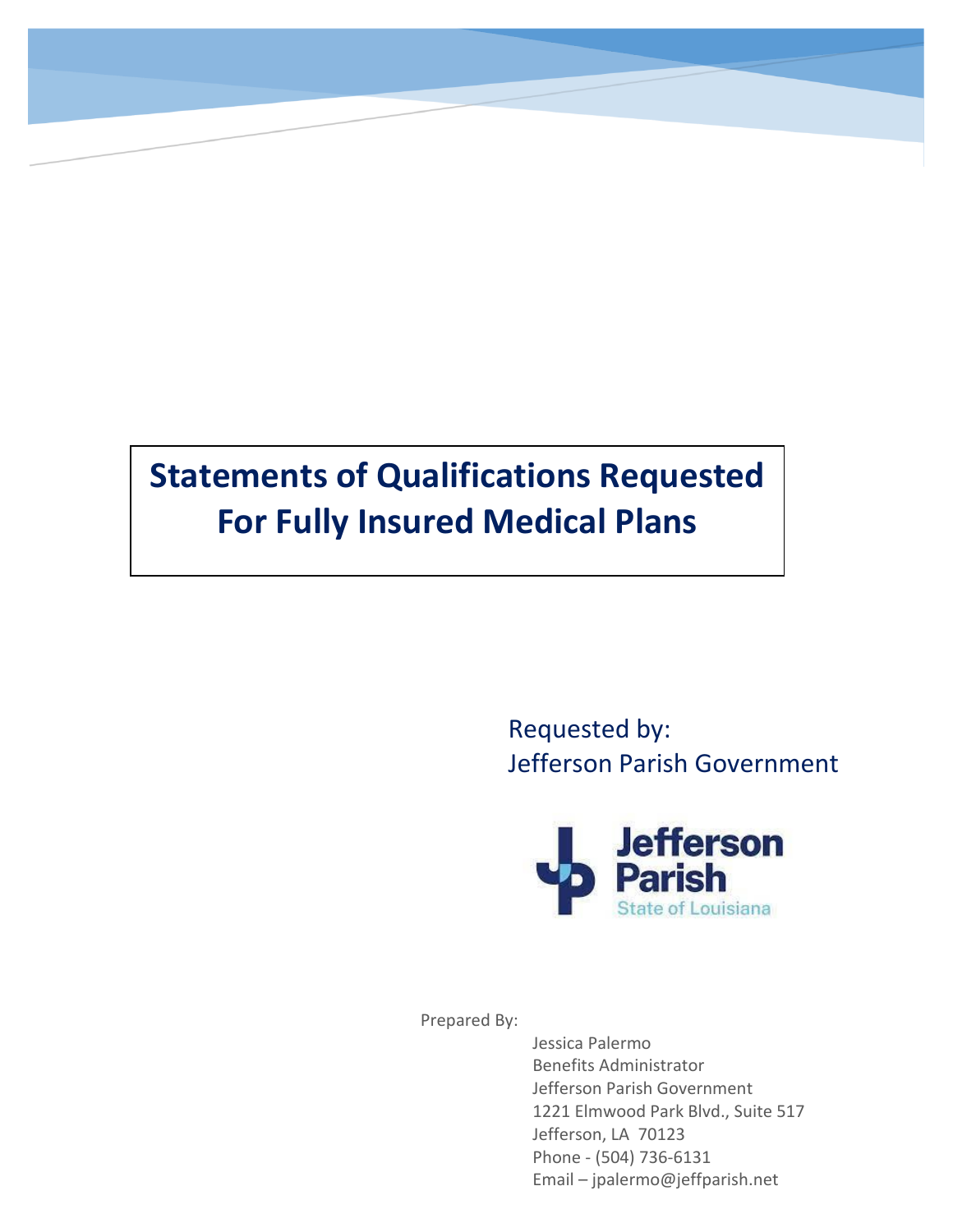# **Statement of Qualifications for Fully Insured Medical Plan**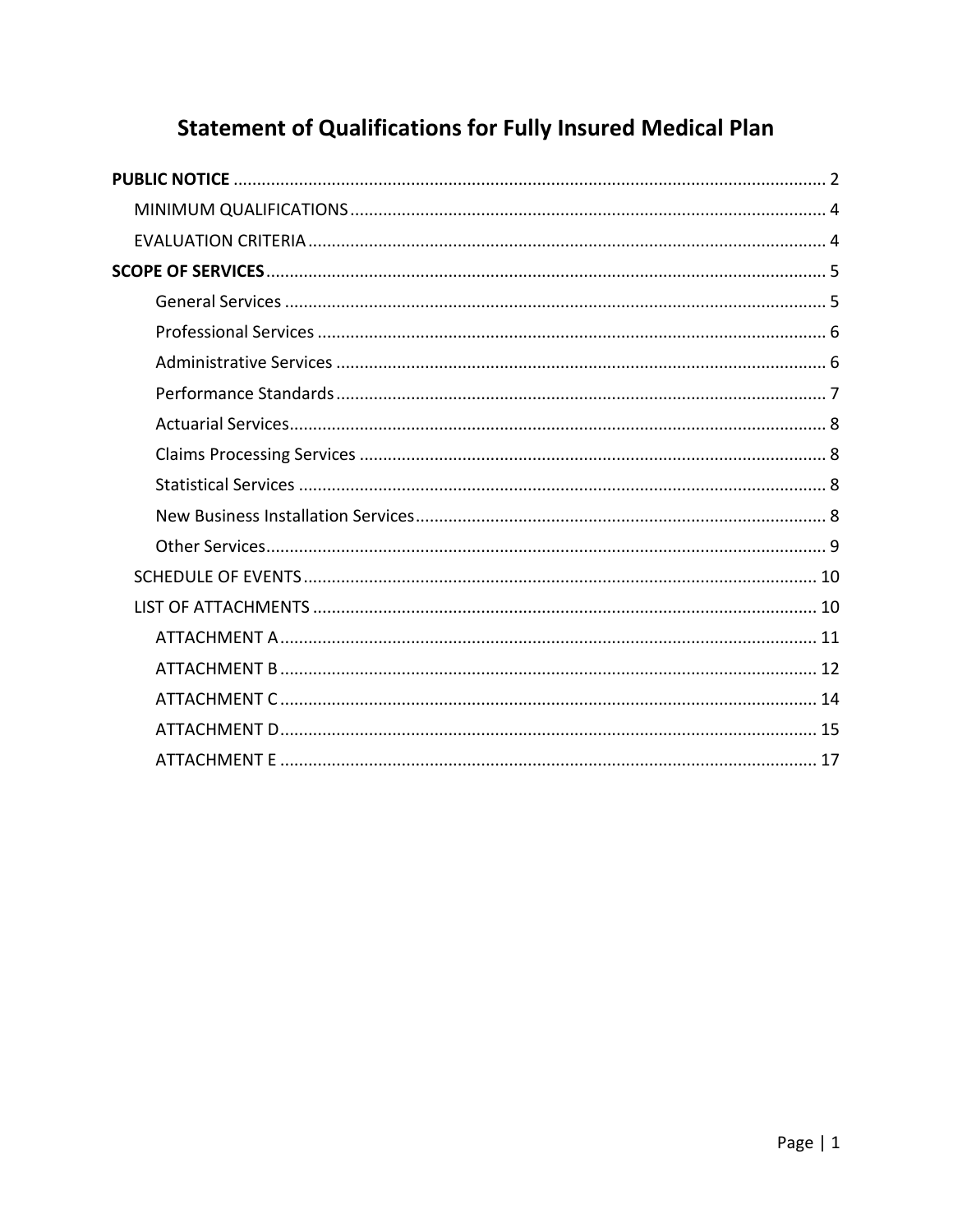## **PUBLIC NOTICE SOQ 22-021**

#### **Fully Insured Medical Plans**

#### **Deadline for Submissions: May 6, 2022 at 3:30 PM**

<span id="page-3-0"></span>Jefferson Parish Government (referred to herein as JPG or the Parish), authorized by **Resolution No. 139360,** wishes to obtain proposals from qualified and licensed insurance carriers for the following fully insured medical plans:

- A dual option HMO Medical Plan including Pharmacy benefits for active employees, non-Medicare eligible retirees and their eligible dependents (\$500 and \$1,500 individual annual deductible with copayments preferred), and
- A PPO Medical Plan including Pharmacy benefits for non-Medicare eligible retirees and their eligible dependents living outside of the Louisiana area (\$1,000 annual deductible with copayments preferred), and
- A Medicare Advantage Plan with Nationwide coverage for all Medicare Eligible retirees. Plan must include prescription, dental, and vision benefits.

The enrollment period is approximately mid-October through mid-November 2022.

JPG consists of approximately thirty departments providing services for the citizens of Jefferson Parish. Services provided include but are not limited to water, sewage, drainage, streets, fire and supporting departments. Included in the employee benefit plans are employees of the  $24<sup>th</sup>$ Judicial District Court, Juvenile Court, two Parish Courts, the District Attorney's Office, the Coroner's Office, the Justices of the Peace and the Constables Offices. There are approximately 3,400 benefit eligible employees and approximately 1,000 retirees.

- 1) The following combination of Plan Proposals will be accepted:
	- a. HMO,PPO, and PPO Medicare Advantage Plan
	- b. HMO and PPO only
	- c. PPO Medicare Advantage Plan Only
- 2) Preference will be given to carriers proposing for all three requested plans.
- 3) Except for the Medicare Advantage Plans, proposed medical plans should be quoted net of commissions, bonuses, overrides, and all other forms of producer direct and indirect compensation.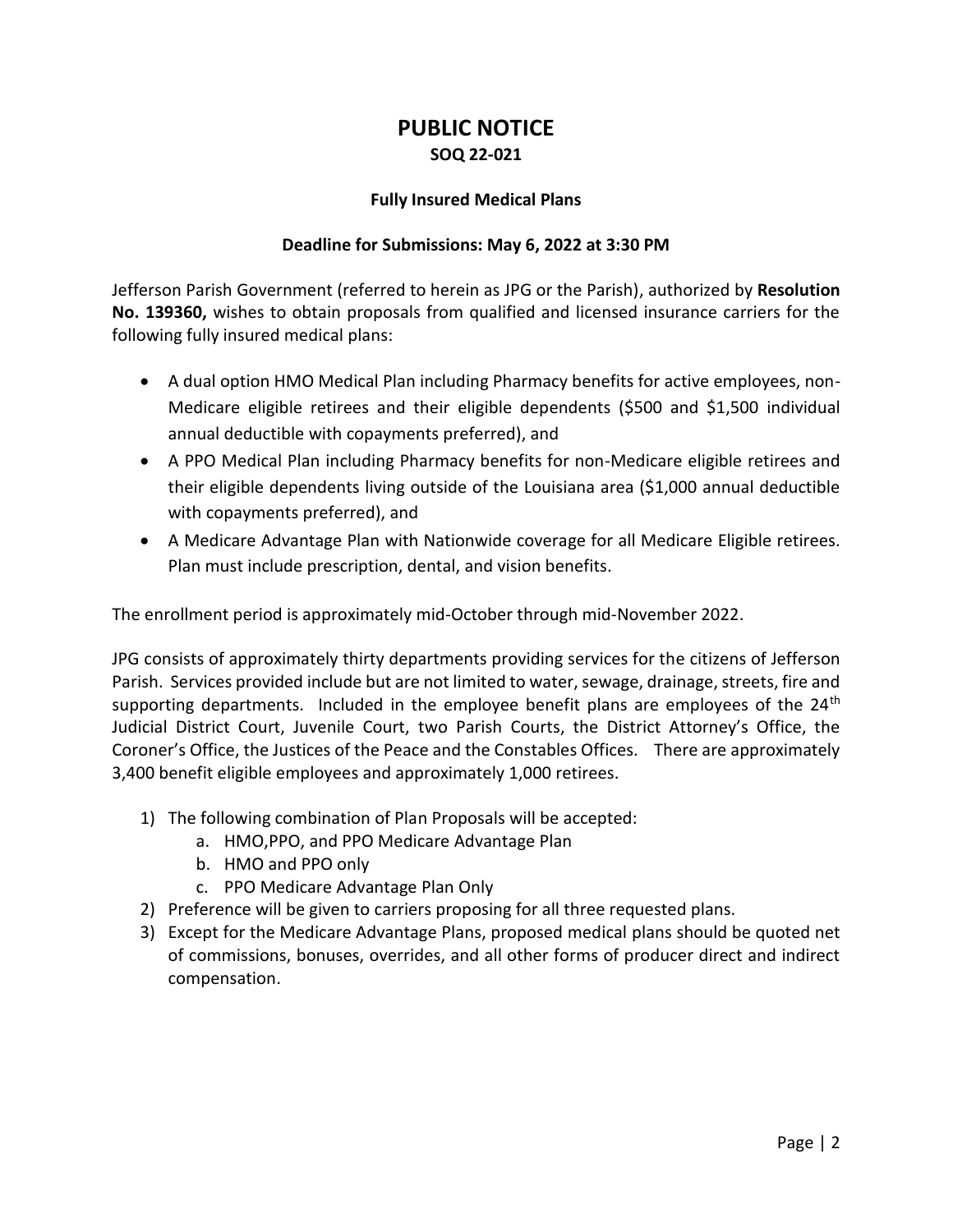JPG will provide the following information upon email request to [jpalermo@jeffparish.net.](mailto:jpalermo@jeffparish.net)

- 1. 2022 Census
- 2. Current plan documents
- 3. Claims data

The submitting individuals or firms must identify all subcontractors who would assist in providing professional services for the project. Each subcontractor shall submit a General Professional Services Questionnaire and all documents and information included in the questionnaire. (Refer to Jefferson Parish Code of Ordinances, Section 2-928)

All firms (including sub-consultants) must submit a Statement of Qualifications (General Professional Services Questionnaire) by the deadline. Please obtain the latest questionnaire form by contacting the Purchasing Department by telephone at (504) 364-2678 or via the Jefferson Parish website at [www.jeffparish.net](http://www.jeffparish.net/) by clicking on "Doing Business in Jefferson Parish" under Business & Development and then clicking on "Professional Services Questionnaires". Submissions shall be submitted electronically only through Jefferson Parish's e-Procurement site, Central Bidding, at [www.jeffparishbids.net](http://www.jeffparishbids.net/) or [www.centralauctionhouse.com.](http://www.centralauctionhouse.com/) Registration is required and free for Jefferson Parish vendors.

No SOQ submittals will be accepted after the deadline.

Affidavits are not required to be submitted with the Statement of Qualifications, but shall be submitted prior to contract approval, including any subs.

Disputes/protests relating to the decisions by the evaluation committee or by the Jefferson Parish Council shall be brought before the 24th Judicial District Court.

#### **Advertise: The New Orleans Advocate: April 6, 2022**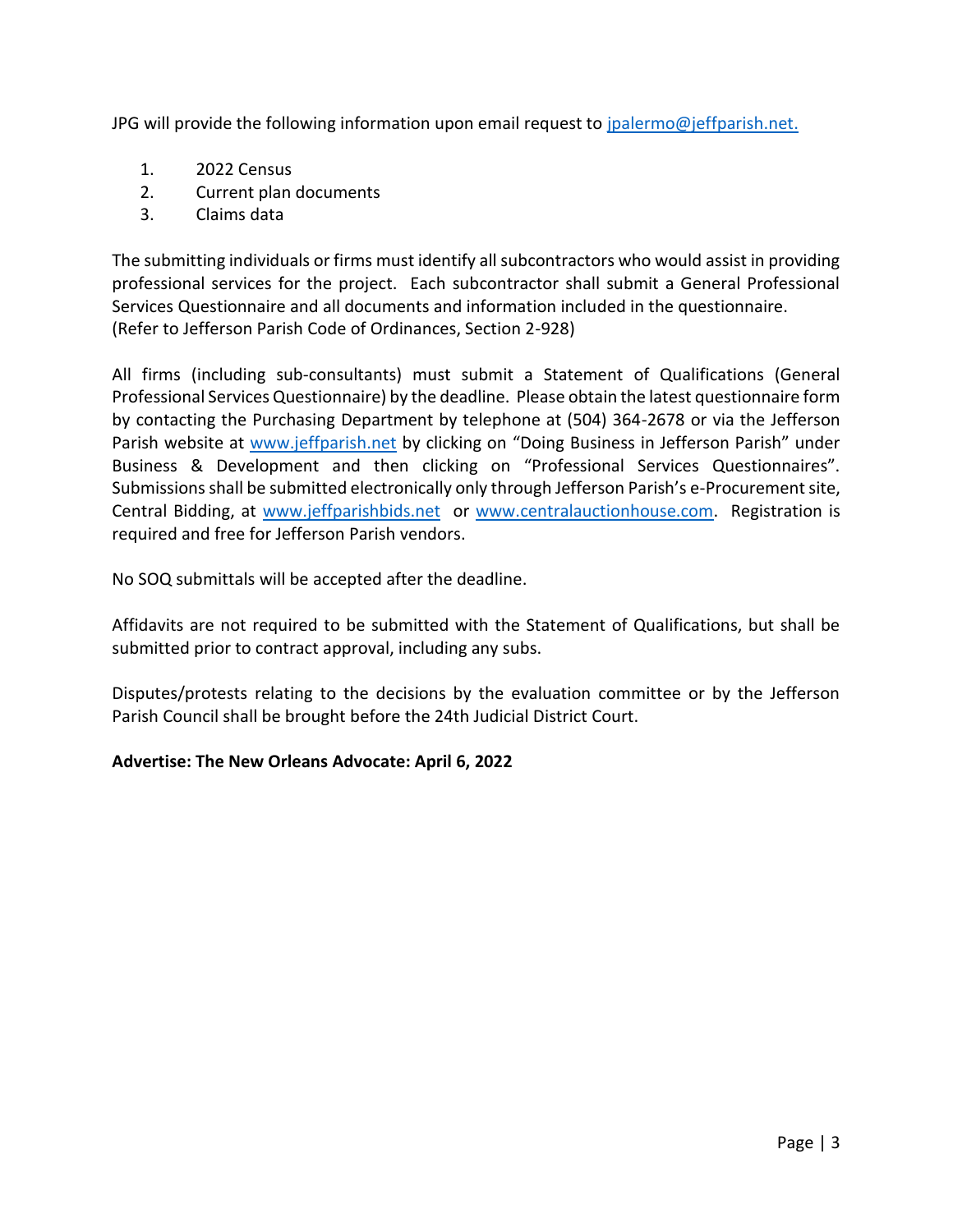#### <span id="page-5-0"></span>**MINIMUM QUALIFICATIONS**

The following are mandatory requirements for all proposers that cannot be delegated to another entity and must be met by the actual entity submitting the proposal. Failure to meet any of these requirements at the time of the submission deadline will result in the disqualification of a proposal:

- 1. Proposer must be licensed in Louisiana and in other states once it is known that a beneficiary has moved to or received services in that state. Please provide copies of all licensing credentials from the State of Louisiana with your proposal.
- 2. Proposer must have at least five (5) years of experience in providing the type of plans and services requested in this SOQ.
- **3.** Proposer must offer the type of plans and services as described in this SOQ to at least three (3) similar employer groups or municipalities with similar total members as Jefferson Parish Government, and provide as references.

#### <span id="page-5-1"></span>**EVALUATION CRITERIA**

- 1. Rates for plan chosen (financial proposals) 25 points maximum;
- 2. Demonstrated experience providing quality medical and pharmacy plan benefits for large groups (3000+ members) – 15 points maximum;
- 3. Proposer submitted a proposal for both Group Medical and Group Medicare Advantage Plans – 10 points maximum;
- 4. Company's financial strength based on A.M. Best Rating or Standard & Poor's (a rating of B or below will receive 0 points) – 10 points maximum;
- 5. Demonstrated ability to provide a wellness program, outsourced COBRA administration services and an Employee Assistance Program (EAP) – 20 points maximum.
- <span id="page-5-2"></span>6. Schedule of Benefits – benefit comparison – 20 points maximum.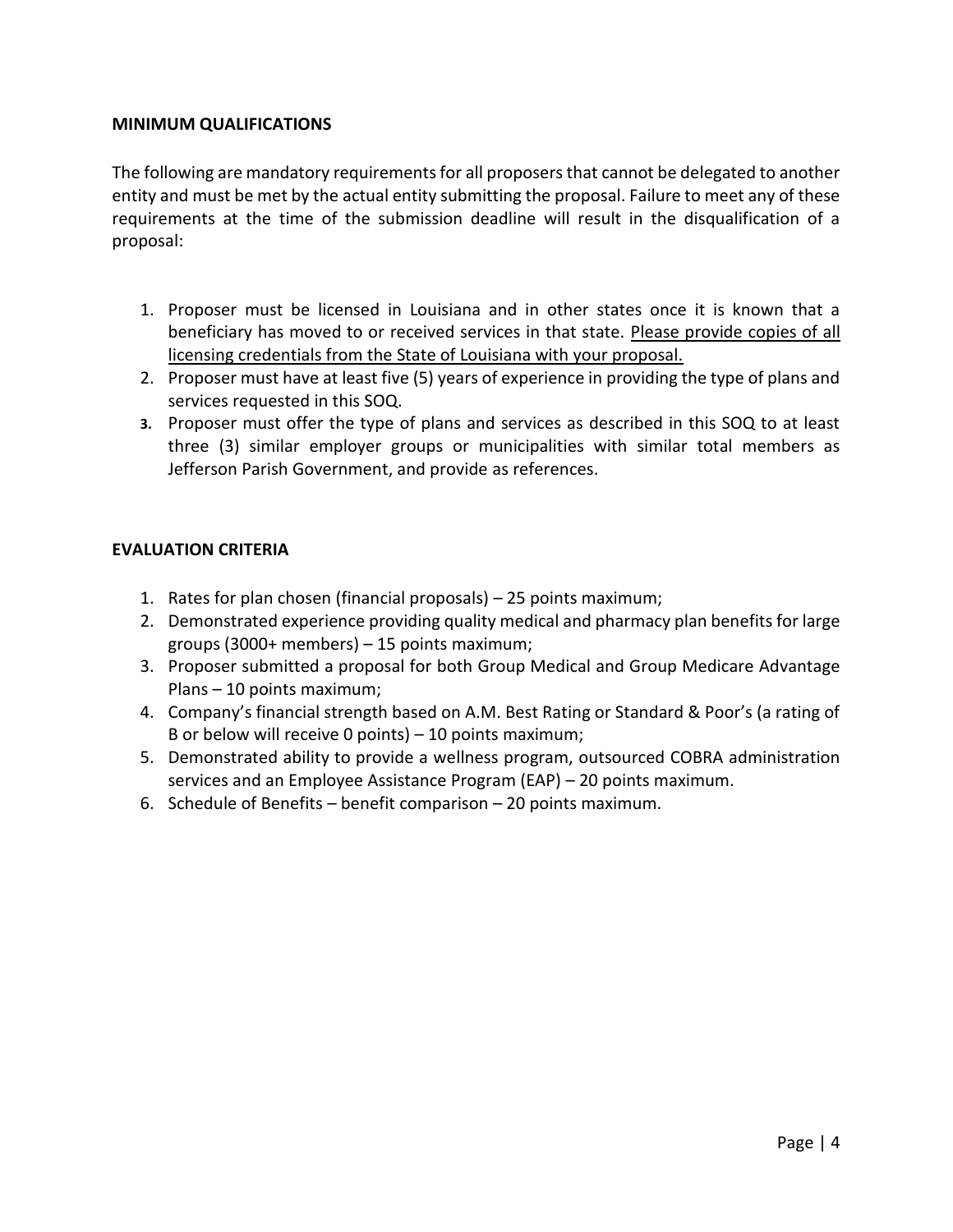## **SCOPE OF SERVICES**

#### <span id="page-6-0"></span>**General Services**

Provide for full COBRA administration service for health, dental, vision and flexible spending account (FSA), including all required notifications as per the COBRA regulations, such as initial notice, final notice, late payment, early termination, legally required notifications, etc. and provide monthly payment reconciliation, notice to carriers and JPG of enrollment and terminations, etc. COBRA administration will include sending COBRA payments directly to various carriers and monthly reports to JPG identifying participants. JPG's responsibility will only be to provide a list of terminated employees weekly.

Provide a full-service Employee Assistance Program (EAP) to include at least three no cost face to face visits, unlimited telephonic consultations and referral to an in-network provider.

Provide a comprehensive Wellness Program to plan participants.

Provide for the coordination and cost for employee health screening, under wellness coverage or other means, and for the communication of individual results and meaning.

Compile and mail all plan related materials to all employees and covered retirees to be received prior to commencement of open enrollment on an annual basis. Materials will include plan summary, all-inclusive network provider list/booklet, prescription drug coverage information, material describing ancillary coverage, such as vision, etc. and letter to employees provided by JPG.

Mail all plan related materials, as stated herein, to Benefit Administrator upon request for distribution to new hires.

Complete enrollment and eligibility prior to the effective date of the contract by way of electronic transfer of data from current carrier.

The Proposer must mail subscriber and dependent ID cards annually prior to the first of each year after open enrollment.

Provide annual open enrollment support by providing a speaker at each employee and retiree meeting upon request.

Manage claims by providing coordination of benefits, subrogation, Medicare coordination, and to challenge all disputed claims with providers, etc.

Manage claims by offering services of utilization review, large case management, wellness, and disease management programs.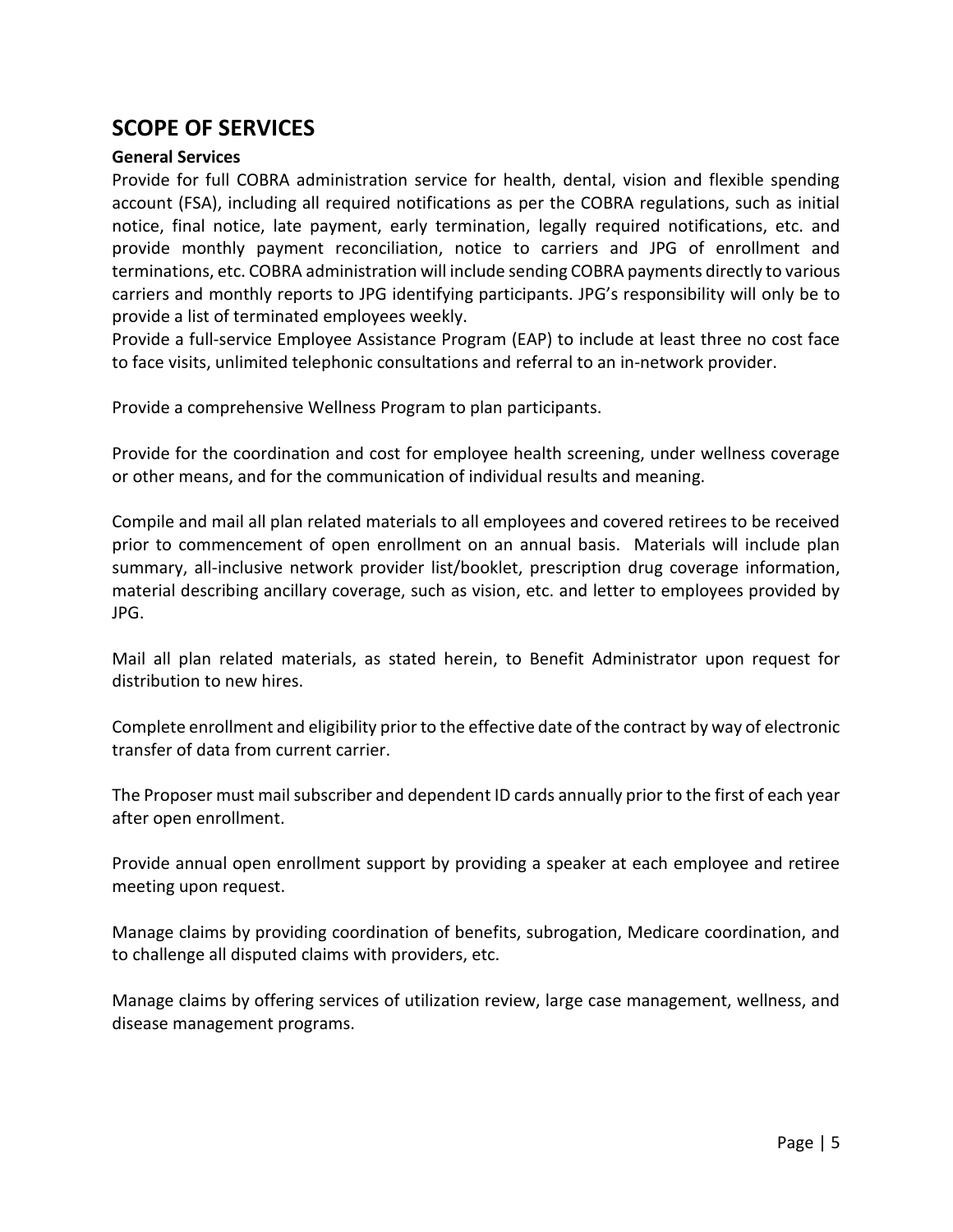Provide billing discrepancy reports monthly, beginning with the invoice of January 2023, within 45 days of receiving payment of a given month. If the Parish is notified beyond 60 days of the discrepancy, JPG will be allowed to make appropriate adjustments.

Jefferson Parish Government will be allowed to make billing adjustments 90 days in the past.

No commissions, bonuses or overrides will be paid to anyone for this account.

#### <span id="page-7-0"></span>**Professional Services**

Provide a network of physicians, hospitals and ancillary medical providers. Maintain a thorough, well documented credentialing procedure, and conduct an ongoing quality assurance program under the purview of a peer review committee.

Provide utilization management services designed to authorize care with the fewest number of hospital days and/or elective surgeries such that quality of care and patient satisfaction are not reduced. Reviews to be conducted by staff consisting of registered nurses and a panel of physician advisors including specialists.

Provide information on all programs that target treatment of chronic diseases, i.e., disease management. Discuss health assessment surveys, nurse interventions and health outcome data, different therapies used to treat different diseases and dissemination of data to network physicians.

#### <span id="page-7-1"></span>**Administrative Services**

Establish, maintain, and update Master Record file(s). Prepare and print all plan documents:

- a. Group Policy/ Plan Document
- b. Policy amendments
- c. Certificates
- d. Summary Plan Description (SPD)
- e. Summary of Benefits and Costs (SBC)
- g. Other documents as may be required by federal state and local laws

Furnish all standard forms to be used in connection with the administration of the plan:

- a. Enrollment Forms
- b. Claim Forms
- c. lD cards
- d. EOBs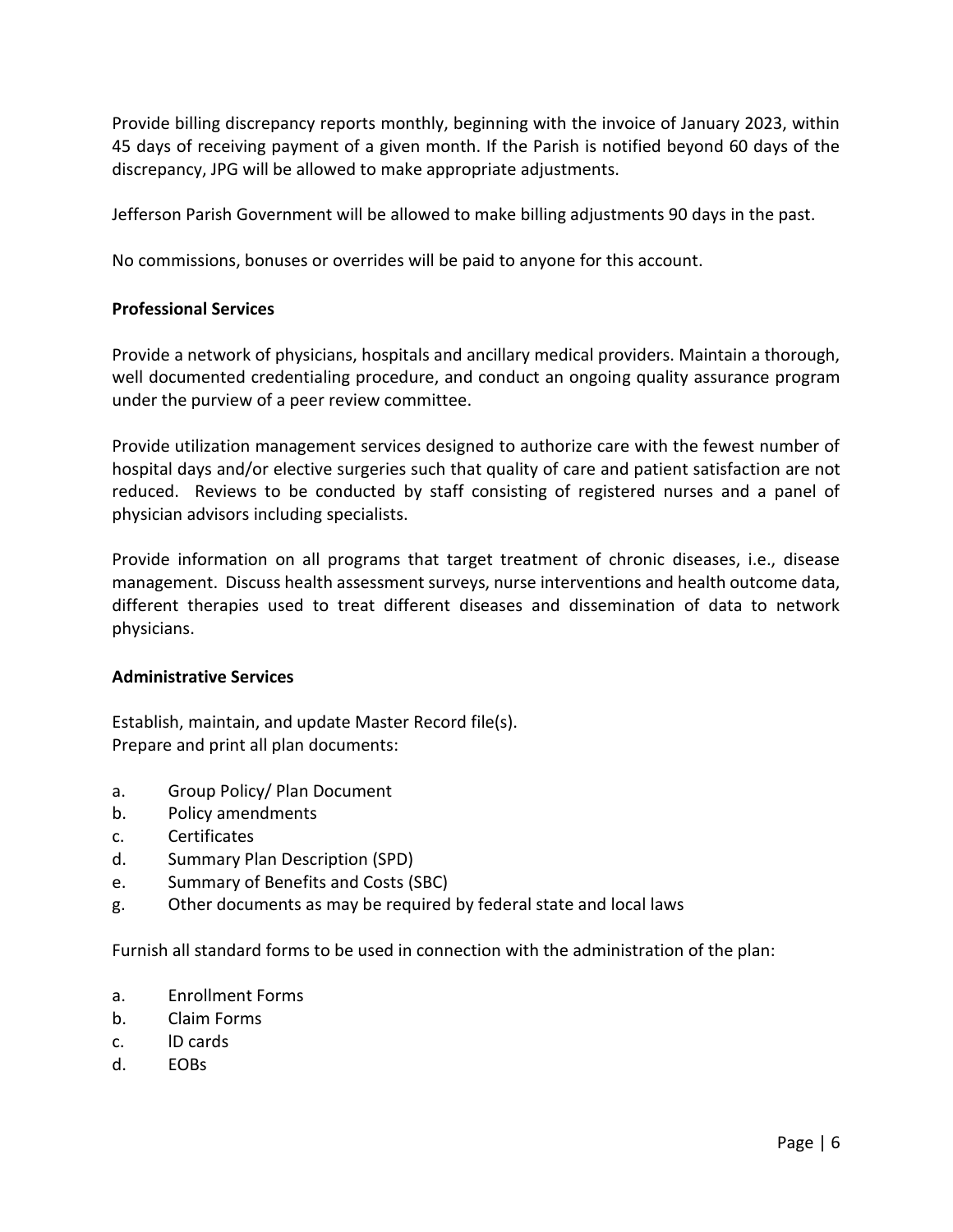Review, in a consultative capacity, summary plan descriptions and other similar material to be distributed to plan participants.

Consult on plan provisions, plan design, impact of local, state, or federal legislation, new medical procedures/technology, emerging benefits trends, cost containment, and other ongoing services issues.

#### <span id="page-8-0"></span>**Performance Standards**

Proposer shall maintain the following performance levels, as applicable:

Eligibility Loading- Load all eligibility files into system within five (5) business days of receipt. Measurement Criteria- Elapsed time from date file received to the date upon which the file is loaded to the eligibility system.

ID Cards -mailed within ten (10) business days after final member eligibility is received, system loaded and passes a quality assurance check. Measurement Criteria - Date ID cards are mailed.

Electronic "Claim Ready Date"- Electronic Claim Ready by the effective date or within twenty (20) business days after account structure is entered into the system, final member eligibility is received, and benefit plan design is finalized. Measurement Criteria - Date plan benefits and employee and dependent eligibility data is system loaded.

Claim Operations: Measurement Criteria- by standard claim operations reports:

Time to Pay- 90% of "non-controversial' or "clean" claims paid in ten (10) business days Financial Accuracy- 99% of submitted charges processed correctly

Procedural Accuracy- 95% of claims processed without non-financial error Penalties: The annual penalty for failure to maintain the performance levels above shall be:

| <b>Eligibility Loading</b>     | \$20,000                                                                               |
|--------------------------------|----------------------------------------------------------------------------------------|
| <b>ID Cards</b>                | \$50,000                                                                               |
| Electronic "Claims Ready Date" | \$50,000                                                                               |
| Time to pay                    | \$50,000 for failure to pay 90% of claims within 10 days;                              |
| maximum of \$100,000.          | Increase \$5,000 per extra day to meet 90% standard to a maximum of 15 days and        |
| <b>Financial Accuracy</b>      | \$100,000 for failure to process 99% of claims correctly;                              |
|                                | Increase \$5,000 per 25% reduction in accuracy to 98% and maximum of \$200,000         |
| <b>Procedural Accuracy</b>     | \$20,000 for failure to process 95% of claims without a Non-                           |
|                                | financial error; increase \$5,000 per .50% reduction in accuracy to 93% and maximum of |
| \$40,000.                      |                                                                                        |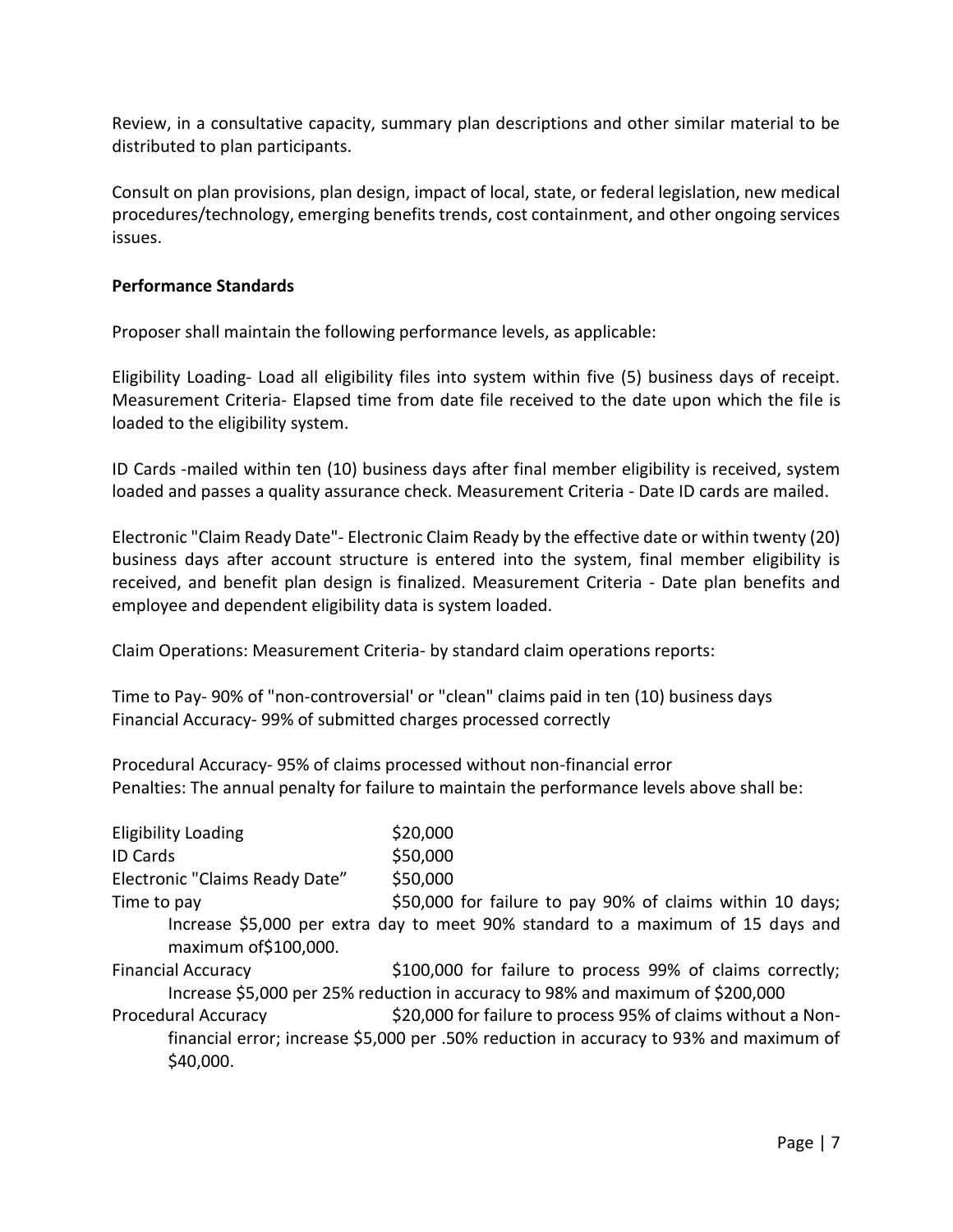#### <span id="page-9-0"></span>**Actuarial Services**

Furnish quarterly expected paid and incurred claims estimate.

Determine the estimated incurred but not reported (IBNR) claim liability at the close of each quarter.

<span id="page-9-1"></span>Furnish claim cost calculations for changes or proposed changes in the plans.

#### **Claims Processing Services**

Maintain and update eligibility file.

Administer the plans' Coordination of Benefits (COB) provision.

Coordinate payment of benefits with Medicare when applicable.

Review claims submitted for medical services that appear excessive and/or establish medical necessity for services rendered or expenses incurred.

Make available the services of field claim consultants and/or professional services resources for the evaluation of complex claims.

Maintain peer review relations.

Discuss disputed charges with providers when appropriate.

Must notify JPG of any and all PPACA changes and updates that will impact JPG financially and administratively.

Maintain and store claim detail data elements for statistical analysis.

Provide online and mobile claim viewing access to participants.

#### <span id="page-9-2"></span>**Statistical Services**

Summary claims reports.

#### <span id="page-9-3"></span>**New Business Installation Services**

Consult on new products, alternate health care delivery system, and healthcare cost management techniques.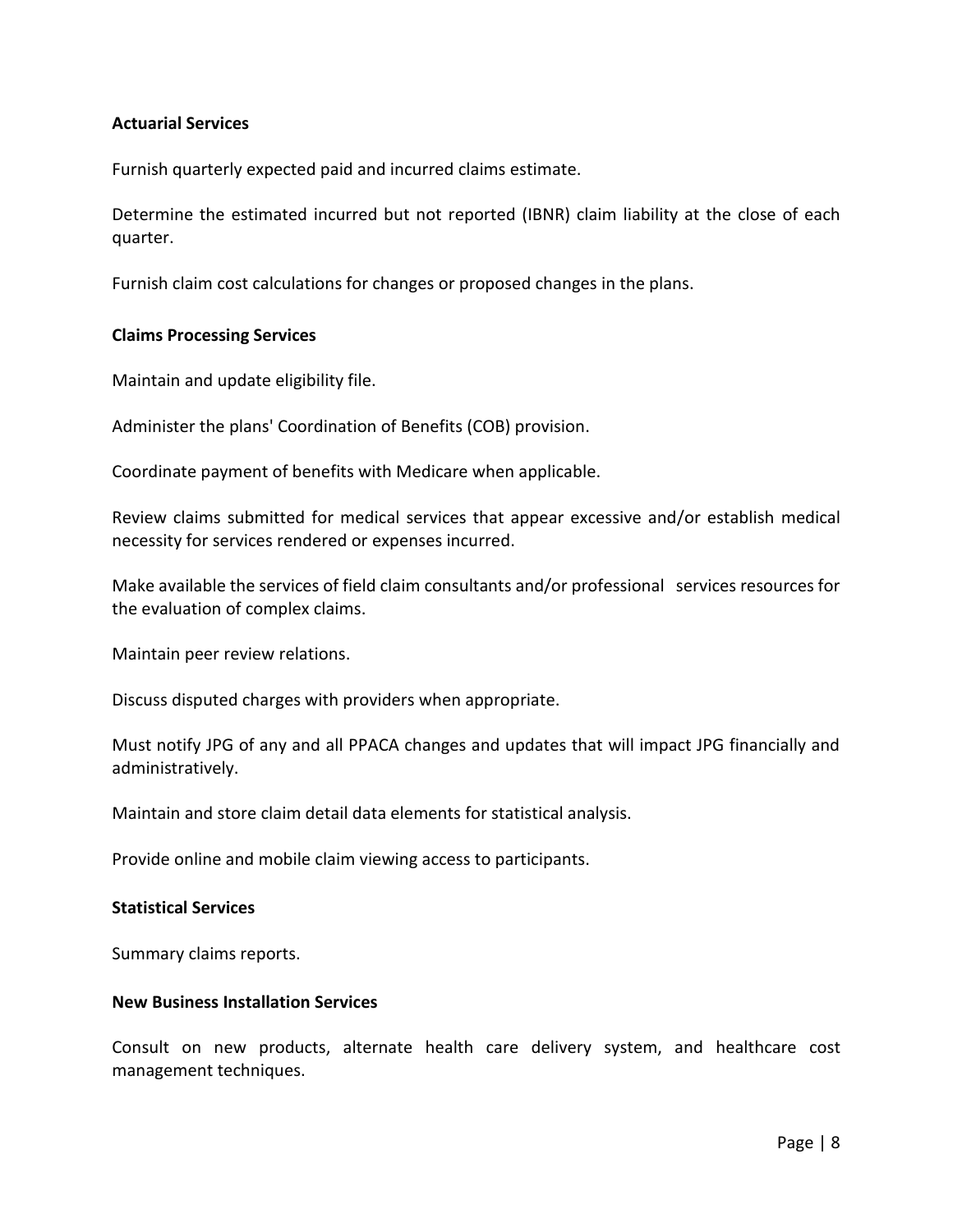Participate in and/or conduct employee meetings as requested.

Act as a liaison with administrative, technical services, and claims departments.

If you are awarded the contract, you will be responsible for developing, printing and distribution of the required ID cards, claim forms, provider directories and employee booklets. Any cost for these services must be absorbed by the proposer.

Specifically, installation services include the following:

- 1. Receive initial eligibility data via electronic transfer and provide enrollment and eligibility data to the Parish via electronic transfer or allow direct electronic access.
- 2. Prepare, submit for approval, and print employee ID cards, which will be distributed to covered employees, retirees and their eligible dependents by the effective date. ID cards will be distributed directly to the individual address that is on record.
- 3. Draft, revise, and finalize the policy, Summary Benefit Cost plan documents etc.
- 4. Provide all reasonable assistance, as may be requested, during the transition period, including participation at enrollment meetings.
- 5. Load all data for claim adjudication and ongoing plan management.
- 6. It is expected that your account executive or account manager or a specific team will assist the Parish in the on-going communication and administration of the program, including plan design and cost analysis in the event of new benefits being developed, or a change in the existing benefits structure. Ongoing assistance is required in administration, claim adjudication, monthly eligibility, enrollment meeting assistance, and general assistance.
- 7. The Parish will also request assistance with issues such as establishing the level of claim projections and the estimation of an appropriate level for incurred but not reported (IBNR) claims.

#### <span id="page-10-0"></span>**Other Services**

Provide a network of physicians, hospitals and other health care professionals and providers offering discounts or special fee arrangements to their normal service fee schedules.

An agreement to provide eight (8) annual health fairs at which time screenings will be made available which includes: cholesterol, blood sugar, and blood pressure; booths set up with educational information on the following: exercise, nutrition, Rx, depression, and healthy cooking; health professionals available to answer questions.

A dedicated nationwide toll-free customer service line specifically for employees of the Parish is required.

Internet-based technology that will allow the Parish to perform on-line additions and terminations in real time, as well as having the ability to access reports.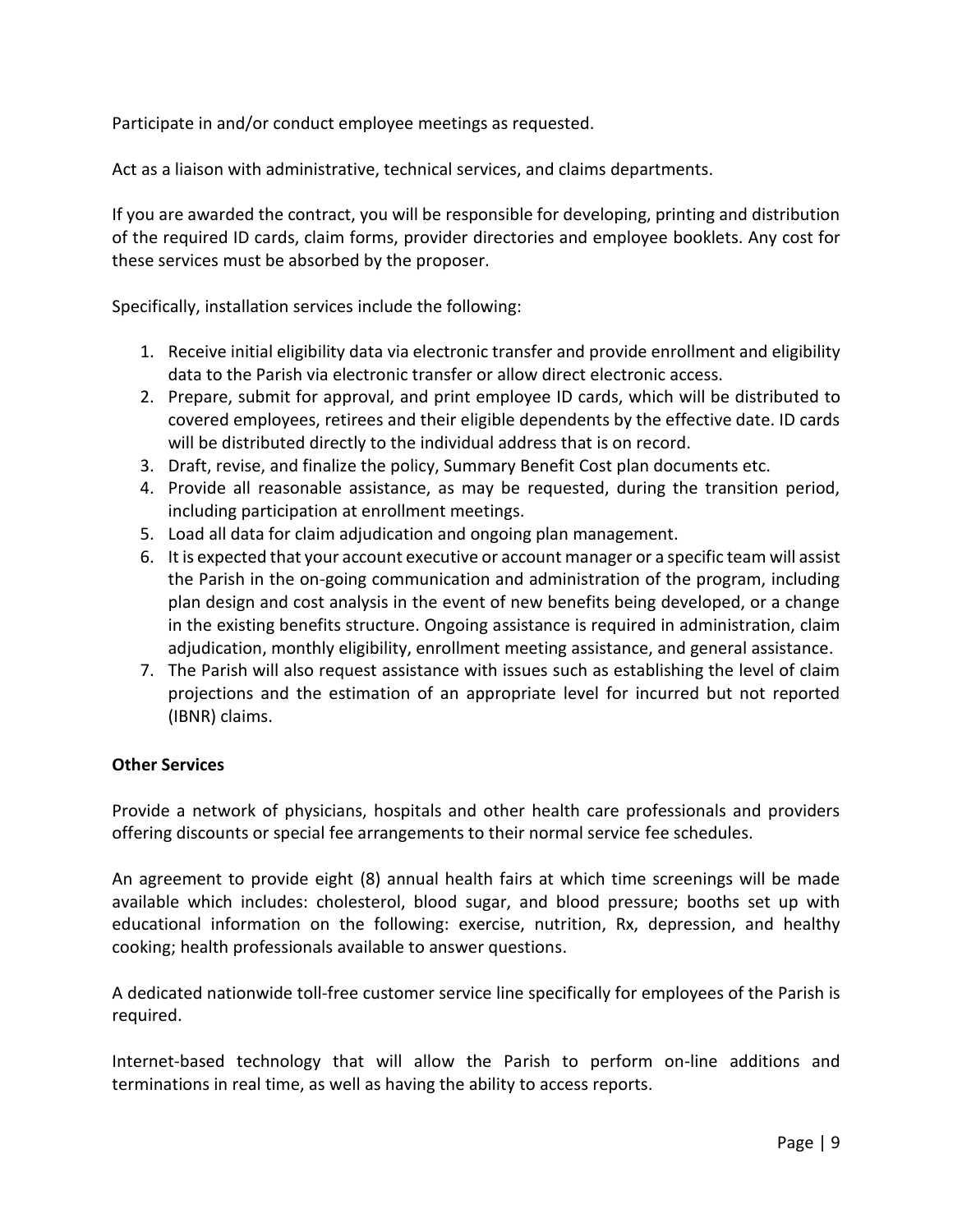The Parish reserves the right to return to the top candidates to request a final proposal based on one or more components of the initial proposal. JPG reserves the right to negotiate certain terms and conditions relative to the contract.

#### <span id="page-11-0"></span>**SCHEDULE OF EVENTS**

| Action                                | <b>Target Date</b> |
|---------------------------------------|--------------------|
| <b>Released to Insurance Carriers</b> | 04/06/2022         |
| Proposal Submitted to JPG             | 05/06/2022         |
| <b>Successful Carrier Selected</b>    | To Be Determined   |
| Successful Carrier Contract Ratified  | To Be Determined   |
| <b>Effective Date</b>                 | 01/01/2023         |

Note: Jefferson Parish reserves the right to deviate from these dates.

#### <span id="page-11-1"></span>**LIST OF ATTACHMENTS**

The following attachments are made a part of this SOQ. Please respond completely to all as indicated.

- Attachment A General Professional Services Questionnaire
- Attachment B Insurance Requirements and Indemnification
- Attachment C Proposed Rate Form
- Attachment D Carrier Questionnaire
- Attachment E SOQ Affidavit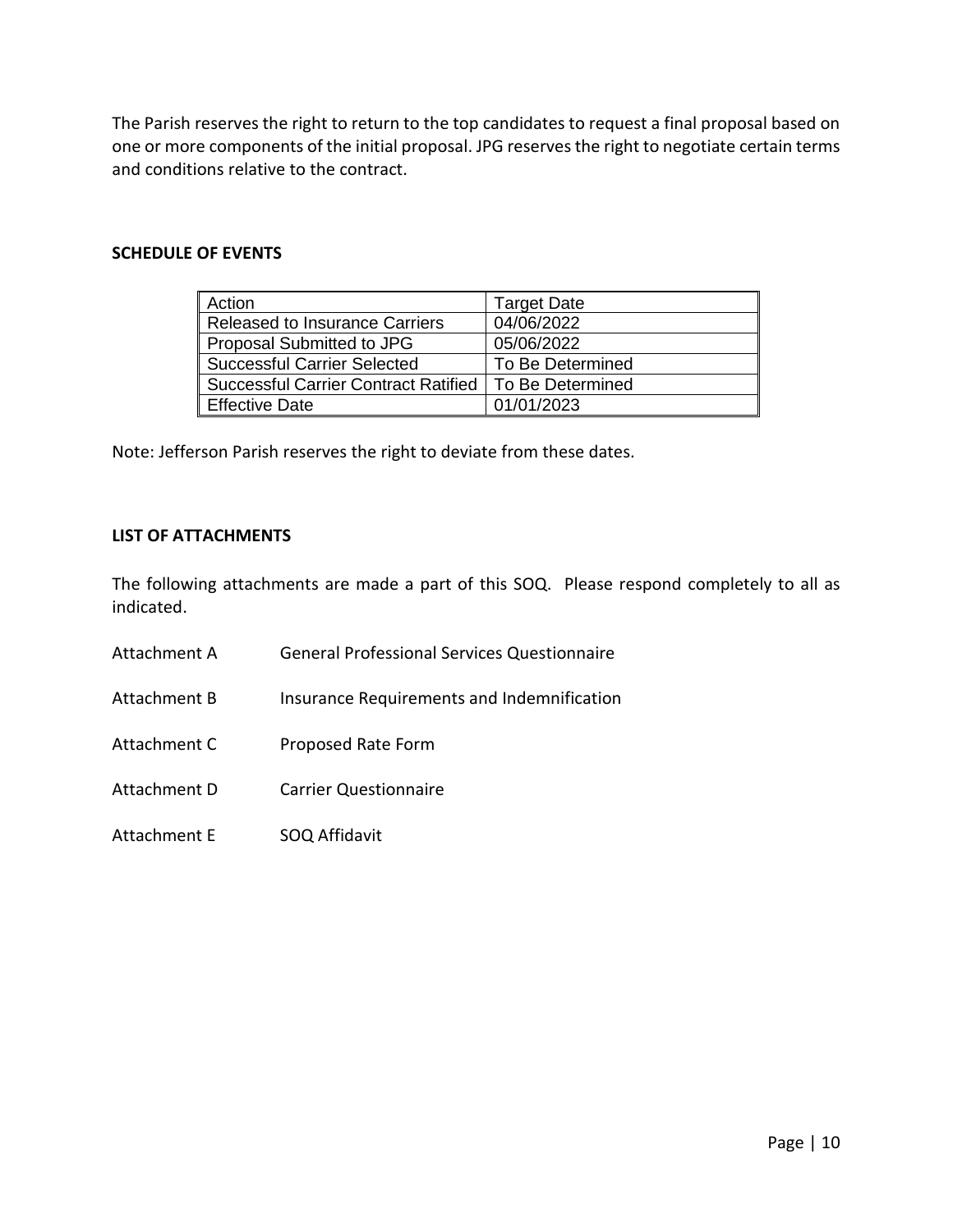#### **ATTACHMENT A**

#### **General Professional Services Questionnaire**

<span id="page-12-0"></span>The most current General Professional Services Questionnaire must be submitted. A copy of the questionnaire may be obtained by calling the Jefferson Parish Purchasing Department at (504) 364-2678 or the Jefferson Parish website a[t www.jeffparish.net](http://www.jeffparish.net/) by clicking on "Doing Business in Jefferson Parish" under Business & Development, and then click on "Professional Services Questionnaire".

[General Professional Services Questionnaire 2.9.22.pdf \(azureedge.net\)](https://jefferson-parish-government.azureedge.net/General%20Professional%20Services%20Questionnaire%202.9.22.pdf)

**The submitting firms must identify all subcontractors who would assist in providing professional services for the project.** 

**Each subcontractor must submit a General Professional Services Questionnaire and all documents and information included in the questionnaire.**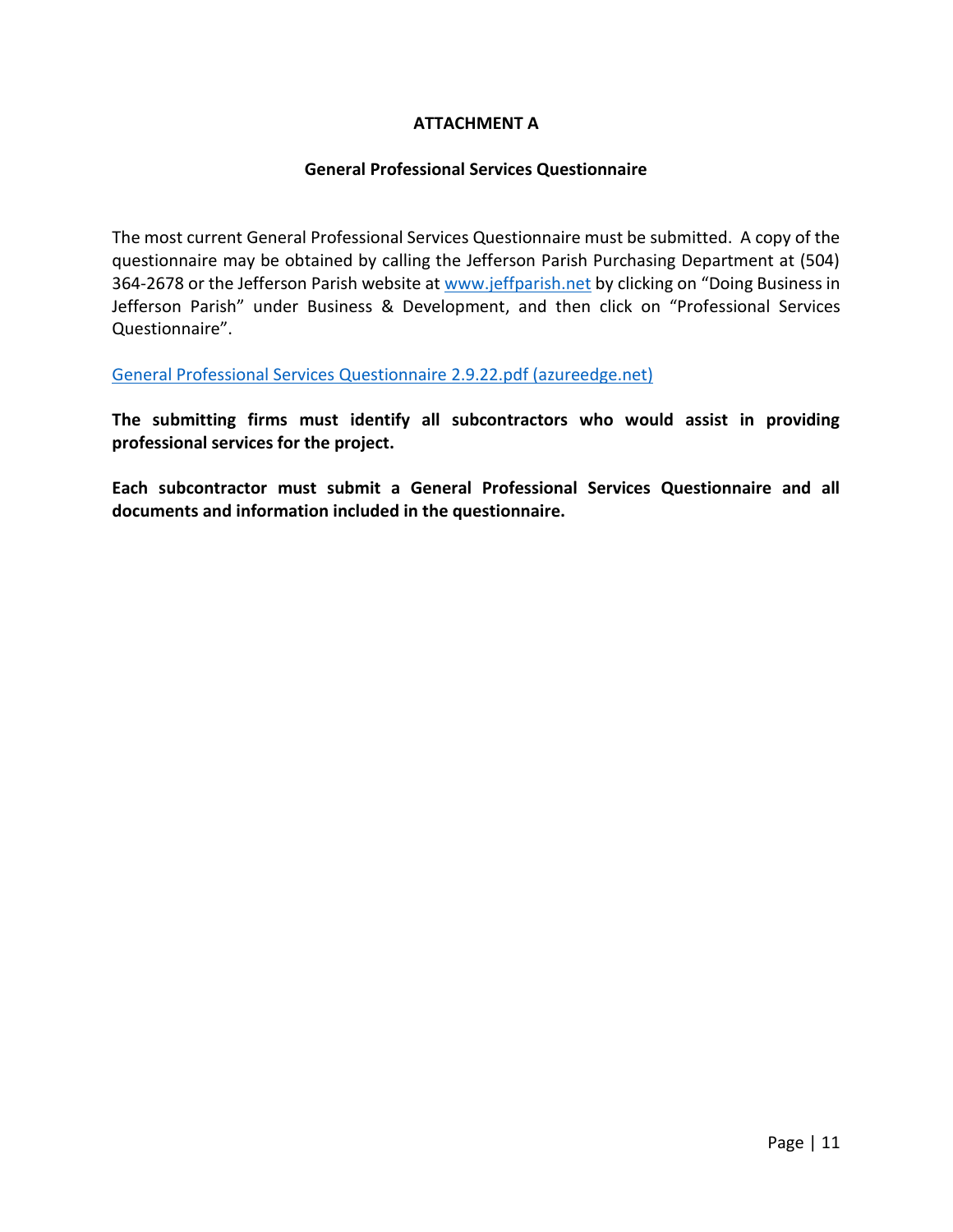#### **ATTACHMENT B**

#### **INDEMNITY**

<span id="page-13-0"></span>To the fullest extent permitted by law, Proposer, agrees to protect, defend, indemnify and save the Parish, its agents, officials, employees, volunteers or any firm, company, organization, or individual, or their Proposers, or subcontractors with whom the Parish may be contracted harmless from and against any and all claims, demands, actions, and causes of action of every kind and character including but not limited to claims based on negligence, strict liability, and absolute liability which may arise in favor of any person or persons on account of illness, disease, loss of property, services, wages, death or personal injuries resulting from acts or omissions of Proposer, its agents, employees, assigns, or subcontractors, during the operations contemplated by the contract.

This indemnity does not extend to the sole negligence of the Parish and the Proposer shall not be liable to the Parish for its lost profits or revenue or consequential damages except claims advanced in tort and/or claims advanced in contract due to the bad faith of Proposer. Bad faith shall mean a breach of some motive or interest of ill will on the part of the Proposer.

Further, Proposer hereby agrees to indemnify the Parish for all reasonable expenses including but not limited to all fees and charges of attorneys and other professionals and all court or other dispute resolution costs incurred by or imposed upon the Parish in connection therewith for any such loss, damage, injury or other casualty. Proposer further agrees to pay all reasonable expenses and attorneys' fees incurred by the Parish in establishing the right to indemnity pursuant to the provisions in this agreement."

The insurance requirements shall be as follows:

All insurance requirements shall conform to Jefferson Parish Resolution No. 113646 dated as amended.

The proposer shall not commence work under this contract until it has obtained all insurance and complied with the insurance requirements of the specifications and Resolution No. 113646.

#### WORKER'S COMPENSATION INSURANCE

As required by Louisiana State Statute, except Employer's Liability, Section B shall be \$1,000,000 per occurrence when Work is to be over water and involves maritime exposures to cover all employees not covered under the State Worker's Compensation Act; otherwise, this limit shall be no less than \$500,000 per occurrence.

#### COMMERCIAL GENERAL LIABILITY

Shall provide limits not less than the following: \$1,000,000.00 Combined Single Limit per Occurrence for bodily injury and property damage.

#### COMPREHENSIVE AUTOMOBILE LIABILITY

Bodily injury liability \$1,000,000.00 each person; \$1,000,000.00 each occurrence. Property Damage Liability \$1,000,000.00 each occurrence. **DEDUCTIBLES**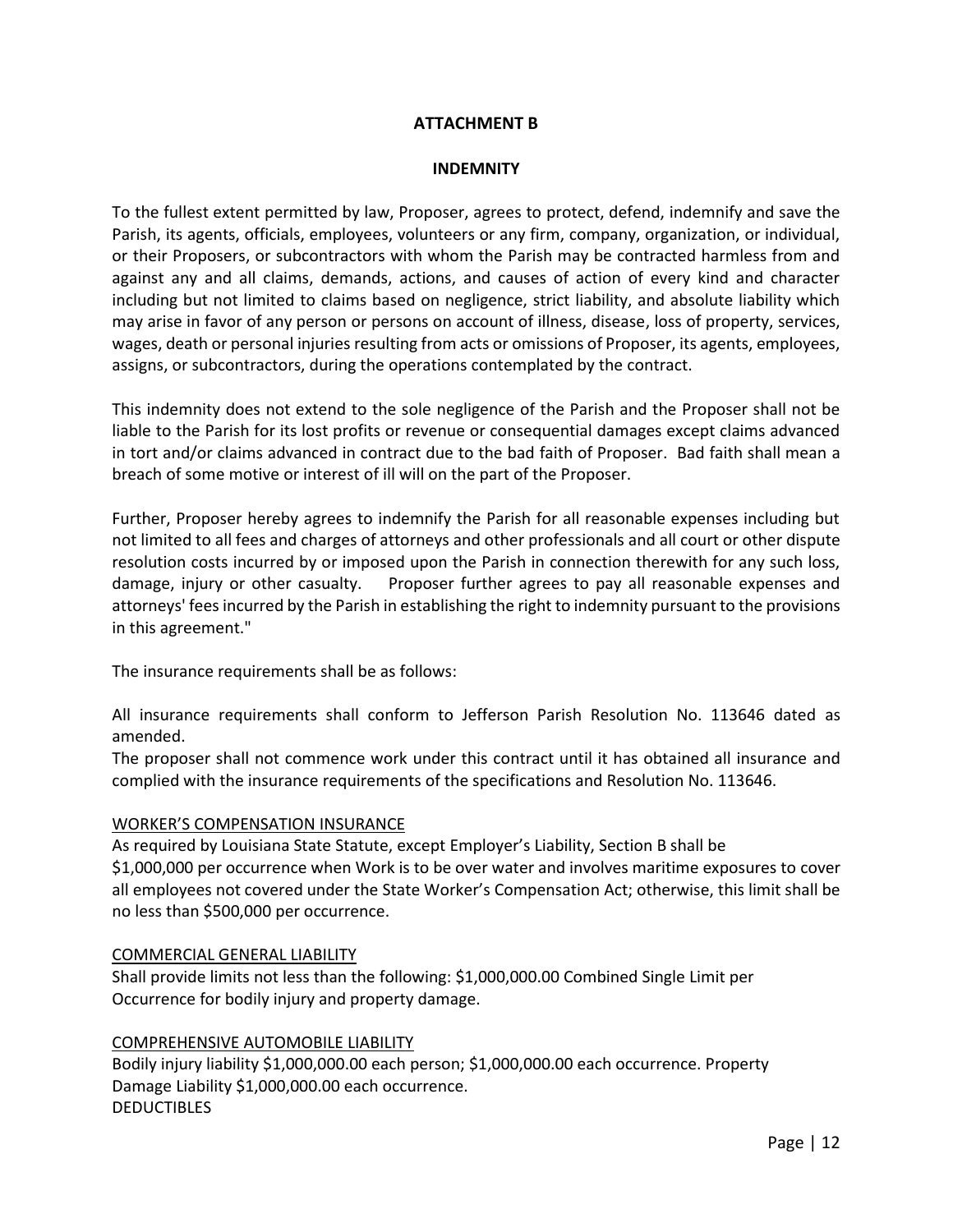No insurance required shall include a deductible greater than \$10,000.00. The cost of the deductible is borne by the Proposer.

#### PROFESSIONAL LIABILITY

Shall provide Combined Single Limit of \$1,000,000.00 per Occurrence.

#### UMBRELLA LIABILITY COVERAGE

An umbrella policy or excess may be used to meet minimum requirements.

#### SUBCONTRACTOR INSURANCE

The Proposer shall include all subcontractors as insured's under its policies or shall insure that all subcontractors satisfy the same insurance requirements stated herein for the Proposer.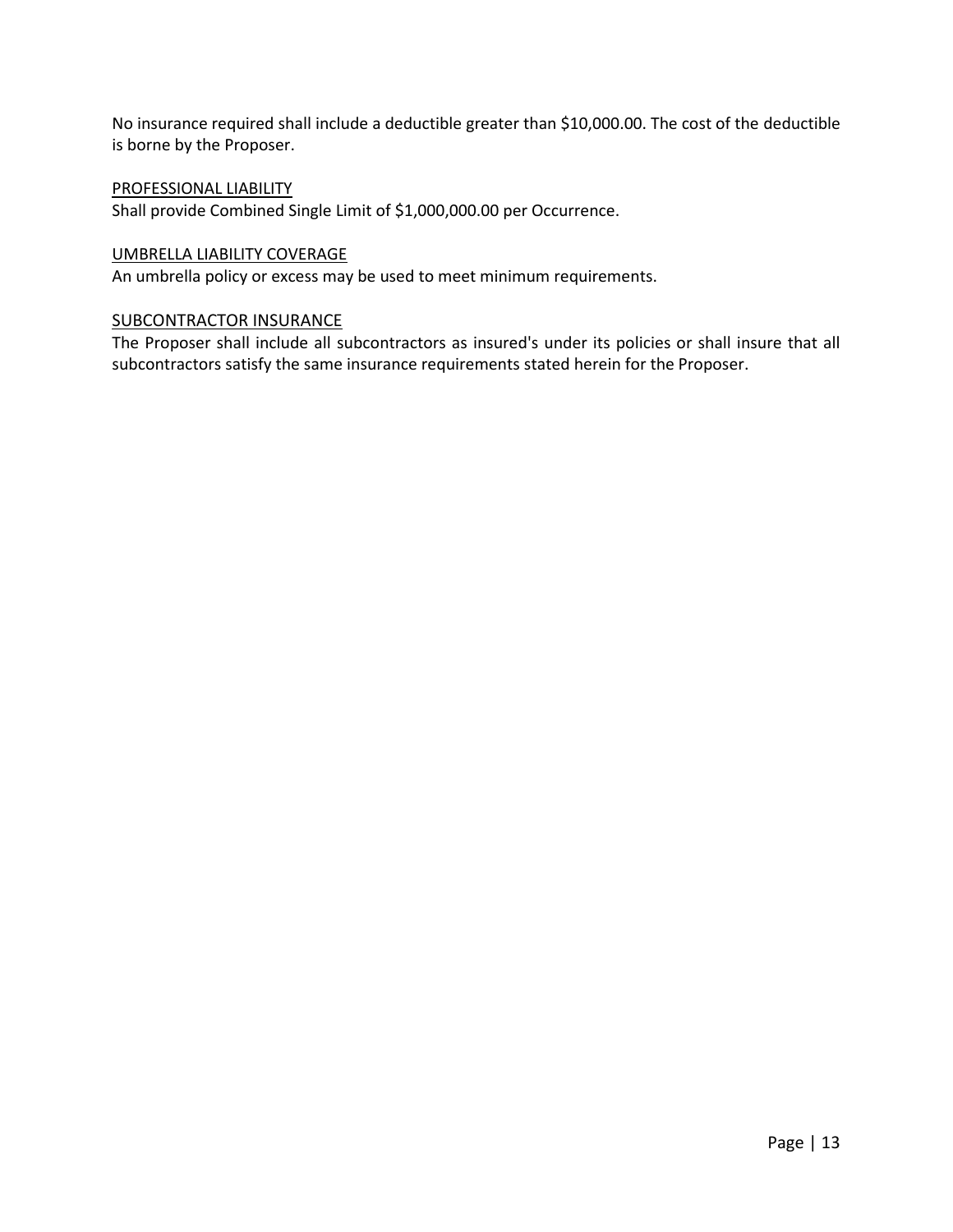#### **ATTACHMENT C**

#### **Proposed Rate Form**

<span id="page-15-0"></span>JPG wishes to maintain the following: **Composite Rate structure**

#### **Active Employees**

- Employee Only
- Employee and Spouse
- Employee and Child(ren)
- Employee and Family

#### **Retirees w/o Medicare**

- Retiree Only
- Retiree and Spouse
- Retiree and Child(ren)
- Retiree and Family
- Surviving Child Only

#### **Medicare Advantage**

- Retiree
- Dependent

#### **Rate Ratio**

| <b>Active Employees</b>      | <b>Rate Ratios</b> |
|------------------------------|--------------------|
| <b>Employee Only</b>         | 1.00               |
| Employee & Spouse            | 2.20               |
| Employee & Child(ren)        | 1.90               |
| <b>Employee &amp; Family</b> | 3.10               |
|                              |                    |
| <b>Retirees w/o Medicare</b> | <b>Rate Ratios</b> |
| <b>Retiree Only</b>          | 1.45               |
| Retiree & Spouse             | 3.20               |
| Retiree & Child(ren)         | 2.76               |
|                              |                    |

**Proposals should also include rates that include the Parish's retirees over age 65 who are eligible for Medicare Parts A & B and those who are not eligible. The Parish does have some retirees who are over 65 and not-eligible for Medicare.**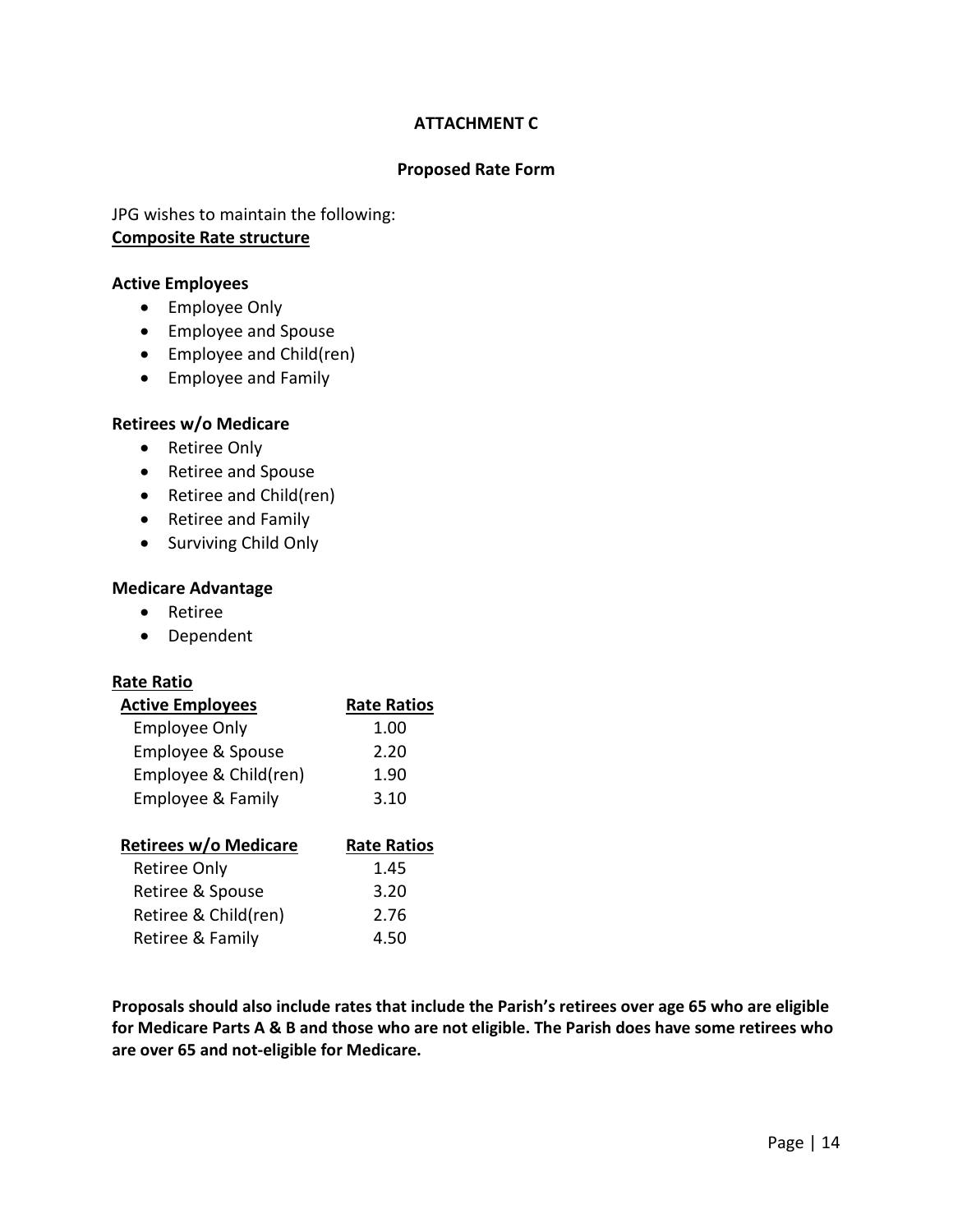#### **ATTACHMENT D**

#### **CARRIER QUESTIONNAIRE**

- <span id="page-16-0"></span>1. Name and address of parent company.
- 2. How long has the company been in business?
- 3. Name and address of local office. What is the size of your local staff?
- 4. Provide the most recent A.M. Best or Standard & Poor's rating for your company.
- 5. How many members are being served by your company nationally and in Louisiana?
- 6. How many employers with 3,000+ employees are being served in Louisiana by you?
- 7. Where is your customer service office located?
- 8. Provide three references that have similar dynamics to Jefferson Parish Government. At least one reference group should have gone through the respective enrollment process within the last two years. Include contact names, phone numbers and email addresses.
- 9. A provider network is a critical part of the medical plan; therefore, include provider directory with your proposal. Also, provide a GEO Access report using a standard of two (2) providers within ten (10) miles.
- 10. Describe the account management services and the team that would be responsible for handling the Parish account.
- 11. Describe the support you would provide as part of a change in vendors. Provide an implementation and communication schedule showing tasks, allocation of responsibilities and personnel.
- 12. Do you agree to comply with all of the proposal assumptions and requirements as outlined in this SOQ? If not, specifically explain how your proposal deviates from this.
- 13. Do you agree to administer the requested benefits plan as described? If not, specifically identify any variations in plan designs.
- 14. Please provide results from the following surveys for 2020/2021:
	- a. Member Satisfaction
	- b. Provider Satisfaction
	- c. Benefits Manager Satisfaction
- 15. For which services, and to whom, do you outsource the following:
	- a. Mental Health
	- b. Laboratory
	- c. Vision
	- d. Prescription Drug
	- e. Network Management
	- f. Utilization Management
- 16. What was your 2021 target Per Member Per Month (PMPM) medical cost for your network?
- 17. What is your administration charge as a percentage of premiums for JPG?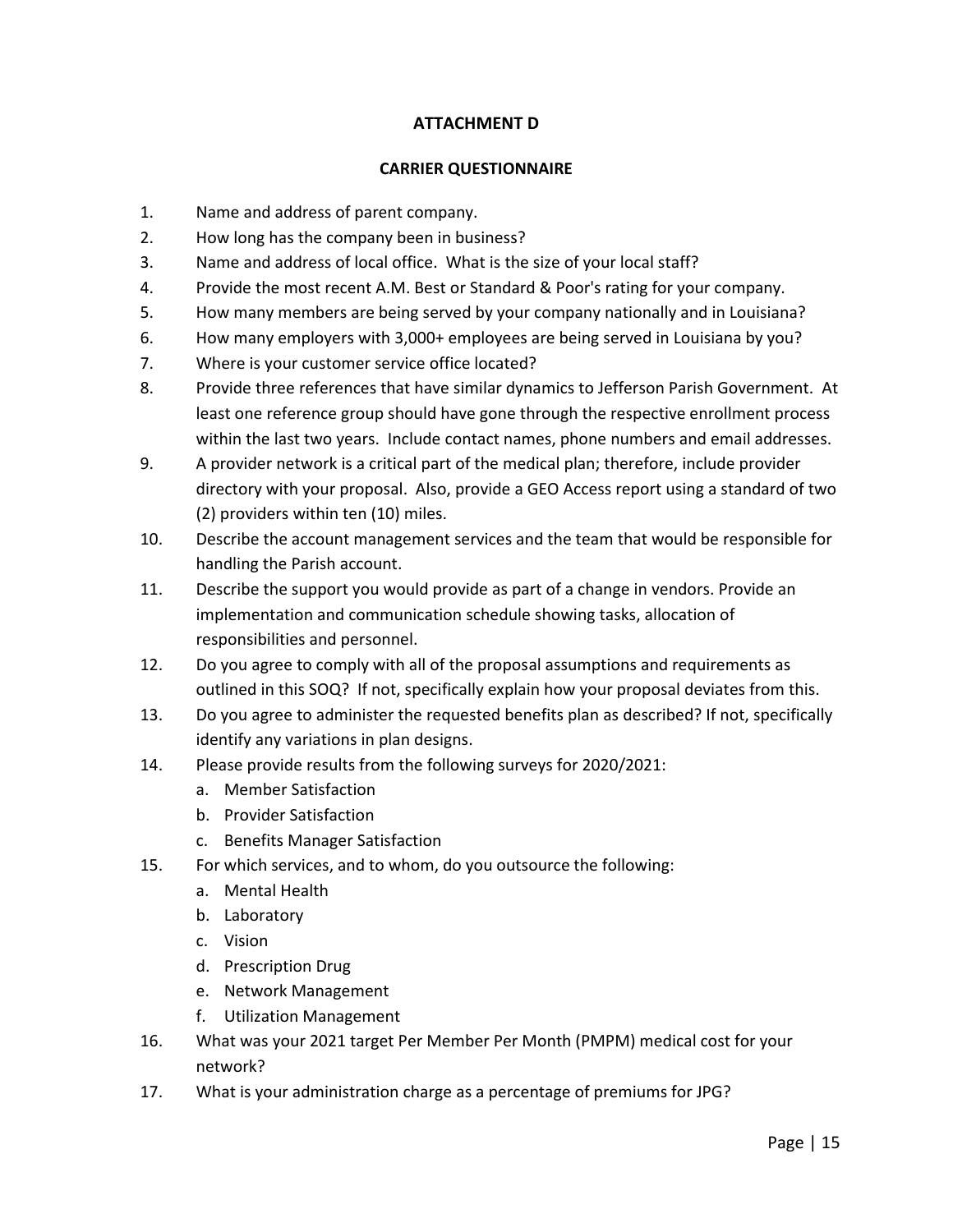- 18. What is the JPG pooling level and estimated pooling charge for 2021?
- 19. For what procedures do you offer Centers for Excellence program? Please provide a listing of locations utilized by procedure.
- 20. Is MD Anderson Cancer Center, located in Houston, TX, a network provider?
- 21. What disease management programs do you currently have in place?
- 22. Describe your current Wellness Program options and results, including what programs are provided to assist in healthy living. Do you provide an onsite wellness program?
- 23. What unique services or support does your organization provide that you believe sets you apart from your competition?

#### MEDICAL AND PRESCRIPTION DRUG PLAN

- 1. Describe your medical management programs and provide copies of reports that will be provided to demonstrate the return on investment associated with these programs.
- 2. Provide a sample reporting package. Reports must be available on an interactive basis.
- 3. Describe your enrollment process.
- 4. Will you be able to complete enrollment and eligibility prior to the effective date of the contract by way of electronic transfer of data from the current carrier? If not, please explain.
- 5. Will you be able to administer all services, including processing of claims on the effective date of the contract? If not, please explain.
- 6. Describe your pharmacy network.
- 7. How many Prescription Drug Lists (PDL's) does your company administer?
- 8. If more than one PDL, what is the pricing differentials for each PDL and what is the impact on premiums and co-pays?
- 9. Based on the top 100 drugs based on prescriptions filled, please identify which tier each drug falls under in your company's PDL.
- 10. Describe your mail order capabilities.